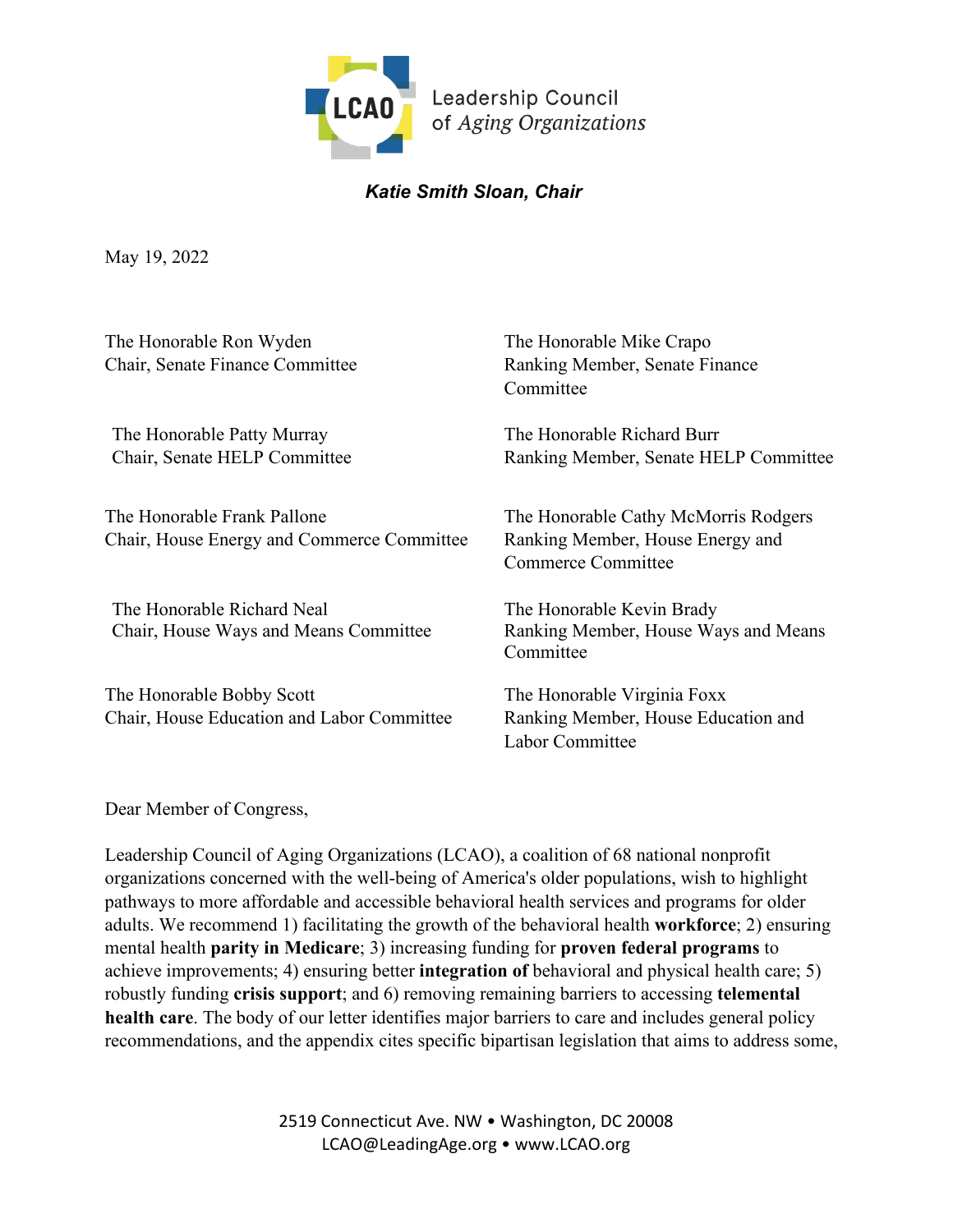or all of the issues raised. In some cases, where there is not yet proposed legislation that would accomplish our recommendations, we urge Congress to create new bills.

Enactment of LCAO's suggested strategies for decreasing barriers to services for mental health and substance use —including those barriers spotlighted during and exacerbated by the pandemic—not only would enhance the health and well-being of older adults', but also would decrease Medicare costs for beneficiaries and the government in the long term. Congress can provide the public investments private investors cannot or will not. Today's federal investments are necessary to create tomorrow's high-quality, accessible behavioral health services; improved health outcomes; and robust economic growth.

May is not only Older Americans Month, but also Mental Health Awareness Month. As such, there is no better time to elevate the mental health and substance use needs of older adults. Policy action to address these needs will also enhance the health and well-being of family caregivers (some of whom are older adults), who are affected by the mental health and substance use concerns of the people they support and may live with such concerns themselves.

## **Strengthening the Workforce**

A 20[1](#page-1-0)2 Institute of Medicine report, $<sup>1</sup>$  found that the national mental and behavioral healthcare</sup> workforce is ill equipped—in numbers, knowledge, and skills—to care for a rapidly aging, diverse population. The situation has not improved over the past ten years. The Health Resources and Services Administration projected the supply of workers in select behavioral health professions will fall approximately 250,000 workers short of the projected demand by 2025. The problem is most acute in rural and underserved areas. The United States is also not making the most of its existing behavioral health workforce.

Loan repayment programs. which incentivize workforce development, are prevalent in other healthcare professions, but are not available to some behavioral health care workers; we believe loan forgiveness should be available to all behavioral health professions. We also believe that loan forgiveness should be based on public service, such as provision of crisis response and counseling services for people dealing with mental health or substance use concerns, not on employer eligibility. LCAO further recommends that tuition reimbursement should be available to all behavioral health professions, including social workers.

Medicare also excludes some mental health and substance use disorder (SUD) counselors and all peer support specialists from billing, significantly reducing access to services. LCAO recommends Medicare's definition of approved providers include these essential categories of providers

<span id="page-1-0"></span><sup>1</sup> Institute of Medicine. 2012. *The Mental Health and Substance Use Workforce for Older Adults: In Whose Hands?* Washington, DC: The National Academies Press. [https://doi.org/10.17226/13400.](https://doi.org/10.17226/13400)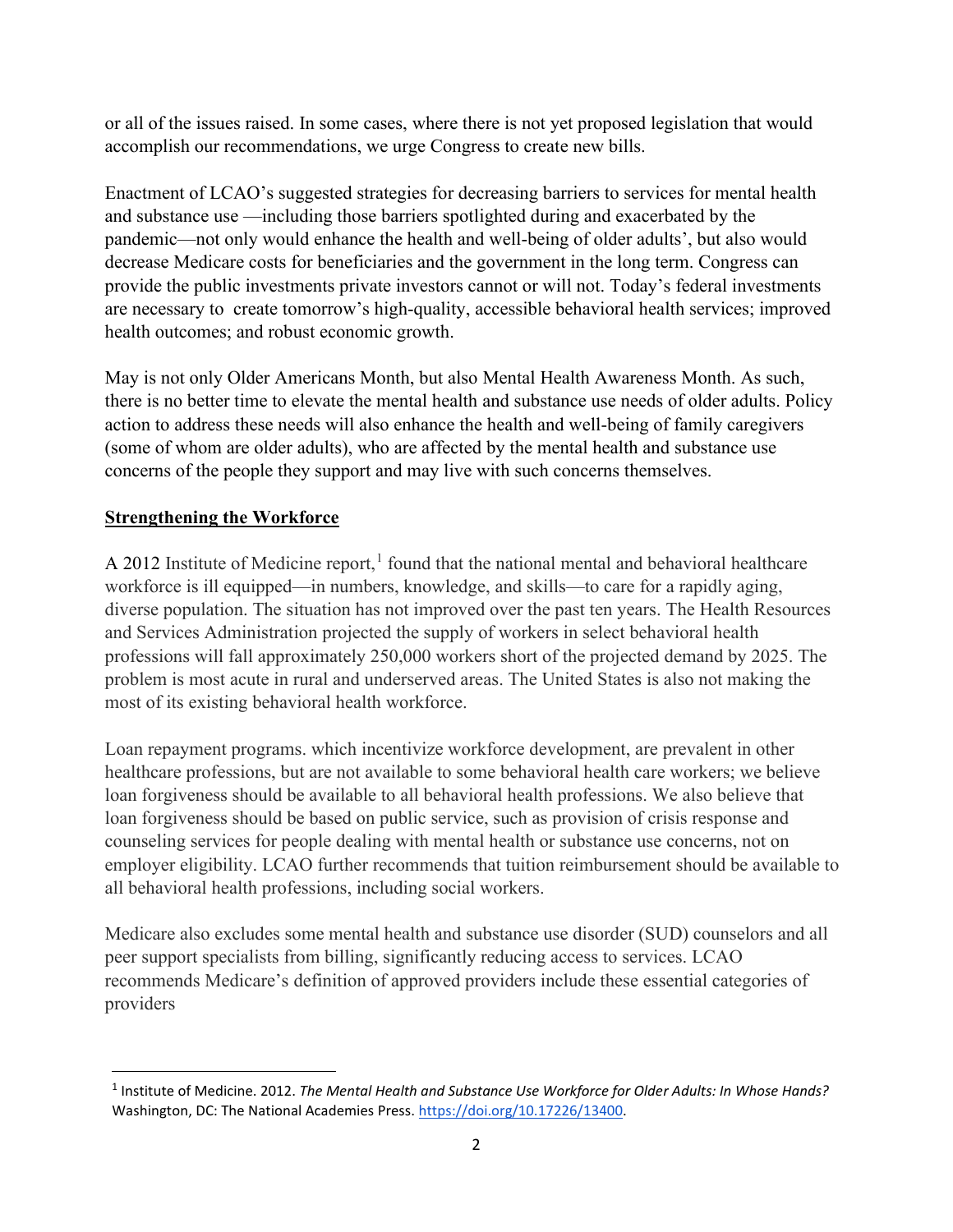## **Parity**

The Mental Health Parity and Addiction Equity Act (Parity Act) applies to some Medicaid and private insurance plans, requiring equitable coverage of SUDs and mental health services with other healthcare services. However, despite the fact that Medicare accounts for approximately 20 percent of the nation's health expenditures and covers nearly 64 million older adults and people with disabilities, it is not subject to the Parity Act.<sup>[2](#page-2-0)</sup> This discrepancy has led to a wide range of Medicare treatment limitations for SUDs and mental health conditions that do not apply to other Medicare-covered medical services. For example, Medicare has a 190-day lifetime limit on inpatient psychiatric hospital services; in contrast, this limitation does not exist for hospitalization for other health conditions.

Perhaps it is no surprise, then, that Medicare mental health spending only constituted 4.6 percent of all mental health expenditures in 2014, the latest date for which data is available. This small share of Medicare spending cannot, however, be equated with a small share of mental health and substance use concerns experienced by older adults. Approximately 20 percent of older adults some of whom are family caregivers—live with undiagnosed depression, and adults over age 65 have the highest rate of suicide in the nation.<sup>[3](#page-2-1)</sup> Moreover, among those older adults who die by suicide, 40 percent have seen their doctor within the week and 70 percent within the month of the suicide occurence.<sup>[4](#page-2-2)</sup> Medicare must do better to provide robust access to the full range of mental health and substance use treatment services that beneficiaries need.<sup>[5](#page-2-3)</sup>

## **Funding for Older Americans Act (OAA) Evidence-Based Mental Health Programs**

In addition to clinical intervention for behavioral health conditions, various evidence-based programs and strategies exist that can be implemented in the community to address a range of concerns, such as depression, anxiety, posttraumatic stress disorder, and SUDs. These programs and strategies, already offered by the aging network in some areas, augment care provided by primary care and mental health practitioners. LCAO advocates for increased investments in Title III-D of the Older American Act (OAA) to scale these programs and strategies throughout the aging network, thereby reaching older adults at risk for or living with behavioral health conditions. Examples of these evidence-based programs and strategies follow:

[4975.pdf#:~:text=%EF%82%B7%20In%202014%2C%20the%20%24186%20billion%20spent%20on,accounted%20fo](https://store.samhsa.gov/sites/default/files/d7/priv/sma16-4975.pdf#:%7E:text=%EF%82%B7%20In%202014%2C%20the%20%24186%20billion%20spent%20on,accounted%20for%2015%20percent%20of%20MH%20treatment%20spending.?msclkid=bd7b067ec4d311ec87c065e45bf100af) [r%2015%20percent%20of%20MH%20treatment%20spending.?msclkid=bd7b067ec4d311ec87c065e45bf100af](https://store.samhsa.gov/sites/default/files/d7/priv/sma16-4975.pdf#:%7E:text=%EF%82%B7%20In%202014%2C%20the%20%24186%20billion%20spent%20on,accounted%20for%2015%20percent%20of%20MH%20treatment%20spending.?msclkid=bd7b067ec4d311ec87c065e45bf100af)

<span id="page-2-0"></span><sup>2</sup> SAMHSA. "Behavioral Health Spending & Use Accounts 1986 – 2014." 2016. 25 April 2022. [https://store.samhsa.gov/sites/default/files/d7/priv/sma16-](https://store.samhsa.gov/sites/default/files/d7/priv/sma16-4975.pdf#:%7E:text=%EF%82%B7%20In%202014%2C%20the%20%24186%20billion%20spent%20on,accounted%20for%2015%20percent%20of%20MH%20treatment%20spending.?msclkid=bd7b067ec4d311ec87c065e45bf100af)

<span id="page-2-1"></span><sup>&</sup>lt;sup>3</sup> Illinois Department of Public Health. "Suicide Prevention: Suicide in Older Adults." 2016. 02 May 2022. [https://dph.illinois.gov/content/dam/soi/en/web/idph/files/publications/suicide-and-older-adults-050216.pdf.](https://dph.illinois.gov/content/dam/soi/en/web/idph/files/publications/suicide-and-older-adults-050216.pdf)<br><sup>4</sup> Illinois Department of Public Health. "Suicide Prevention: Suicide in Older Adults."

<span id="page-2-3"></span><span id="page-2-2"></span> $<sup>5</sup>$  A recent Legal Action Center and RTI study revealed that only 11 percent of Medicare beneficiaries with</sup> Substance Use Disorders received treatment from 2015 to 2019. See: William J.Parish, Tami L.Mark, Ellen M. Weber, and Deborah G. Steinberg. "Substance Use Disorders Among Medicare Beneficiaries: Prevalence, Mental and Physical Comorbidities, and Treatment Barriers." American Journal of Preventive Medicine. 21 March 2022. 04 May 2022. [RTI-Substance Use Disorders Among Medicare Beneficiaires-2022.](https://docs.google.com/document/d/1pDceDSrijiMocXPzcqmOv3b1Js0O-_2Ki7p5jCaSEZ8/edit?usp=sharing)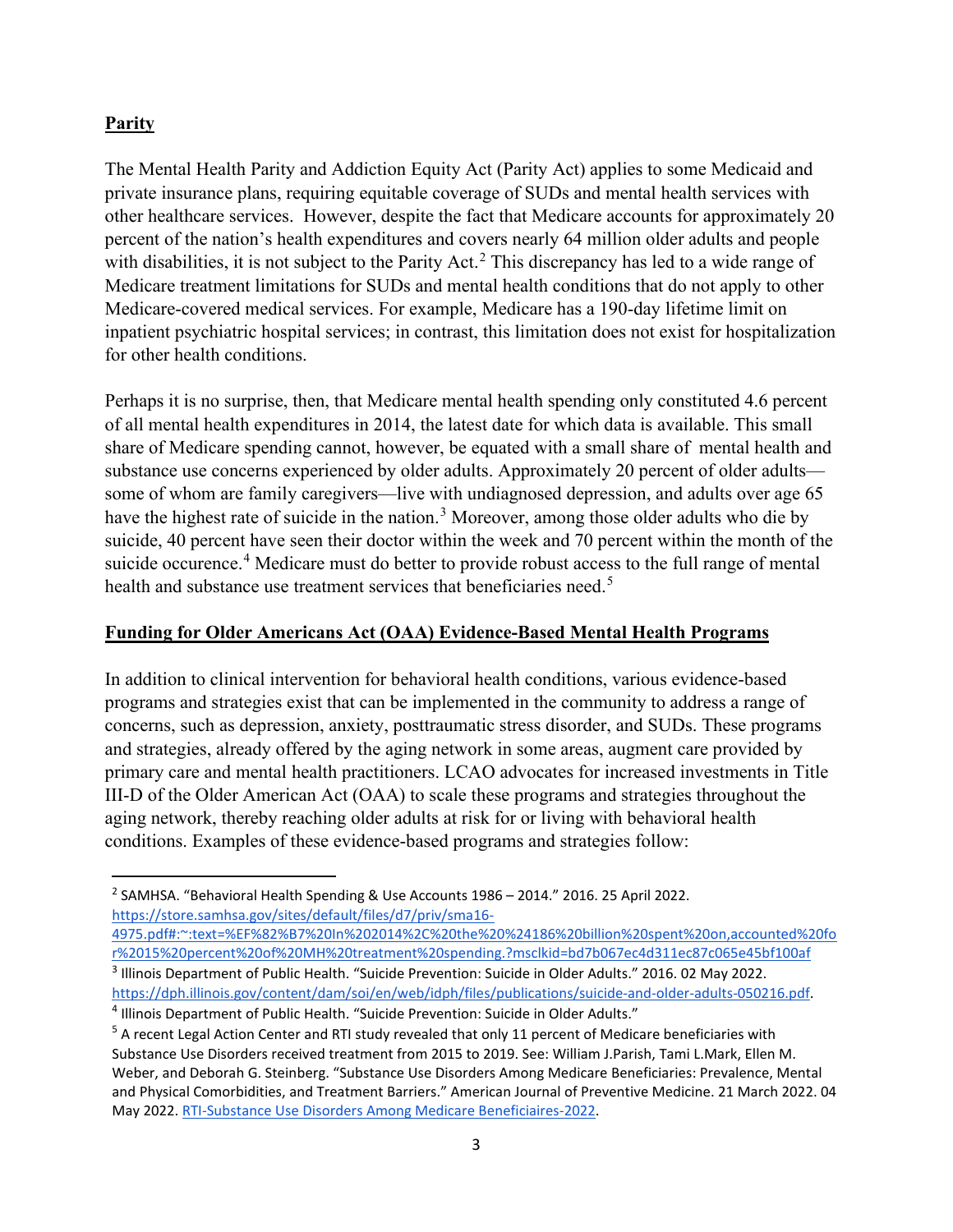- 1. HEALTHY IDEAS Identifying Depression & Empowering Activities for Seniors
- 2. PEARLS Program to Encourage Active, Rewarding Lives
- 3. SBIRT Screening, Brief Intervention, and Referral to Treatment
- 4. WRAP Wellness Recovery Action Planning Peer Support Program
- 5. CDSMP Chronic Disease Self-Management Program

LCAO recommends doubling the annual investment in Title III-D from \$25 million to \$50 million with annual increases to enable wider dissemination and utilization of these vital programs.

Furthermore, LCAO supports the authorized, but not yet funded, Research, Evaluation and Demonstration Center at the HHS Administration for Community Living. One area of research for this Center could be to study the impact of OAA-funded programs on older adults with mental health conditions and/or SUDs. The recommended level of funding is \$75 million annually.

## **Integration**

LCAO recommends greater federal investment in care models that provide services through (a) behavioral health and primary care integration and (b) by interdisciplinary care coordination and treatment teams composed of various providers. A strong and growing body of evidence demonstrates that integrated care models, such as Collaborative Care – which integrates depression care, other mental health care and SUD care into general medical settings – can improve substance use treatment delivery and outcomes for older adults.<sup>[6](#page-3-0)</sup>

## **Crisis Response**

Suicide is a preventable tragedy. While older adults comprise just 12 percent of the population, they constitute approximately 18 percent of fatal suicide.<sup>[7](#page-3-1)</sup> The suicide rate of men age 75 and older is considerably higher than other male age groups.<sup>[8](#page-3-2)</sup> Yet older adults and family caregivers in crisis may not, unfortunately, be able to wait for a clinical appointment and may need immediate crisis support. The current National Suicide Prevention Lifeline— predecessor to 988—tends to be understaffed by a patchwork of nonprofits managing several hotlines and utilizing counselors and volunteers. $9$  As a result, 300,000 callers to the National Suicide Prevention Lifeline ended up abandoning their unanswered calls in 2021.<sup>[10](#page-3-4)</sup> Moreover, not all

<span id="page-3-1"></span>2022.https://www.psychiatry.org/psychiatrists/practice/professional-interests/integrated-care/learn.<br><sup>7</sup> Kate Rope. "What to Know About Suicide Rates in Older Adults." WebMD. 22 March 2021. 02 May 2022.

<span id="page-3-4"></span> $10$  Steve Eder. "As a Crisis Hotline Grows, So Do Fears It Won't Be Ready."

<span id="page-3-0"></span><sup>6</sup> American Psychiatric Association. "Learn About the Collaborative Care Model." 04 May

<span id="page-3-2"></span>https://docs.google.com/document/d/1fZWmA9pFVw32YBlMa2s9jEnNyE\_tlsc924bOfAQvv\_U/edit. 8 Holly Hedegaard, Sally C. Curtin, and Margaret Warner. "Increase in Suicide Mortality in the United States, 1999– 2018." CDC. April 2020. 26 April 2022.<https://www.cdc.gov/nchs/products/databriefs/db362.htm>

<span id="page-3-3"></span><sup>9</sup> Steve Eder. "As a Crisis Hotline Grows, So Do Fears It Won't Be Ready." *New York Times*. 17 March 17 2022. 23 March 2022. <https://www.nytimes.com/2022/03/13/us/suicide-hotline-mental-health-988.html>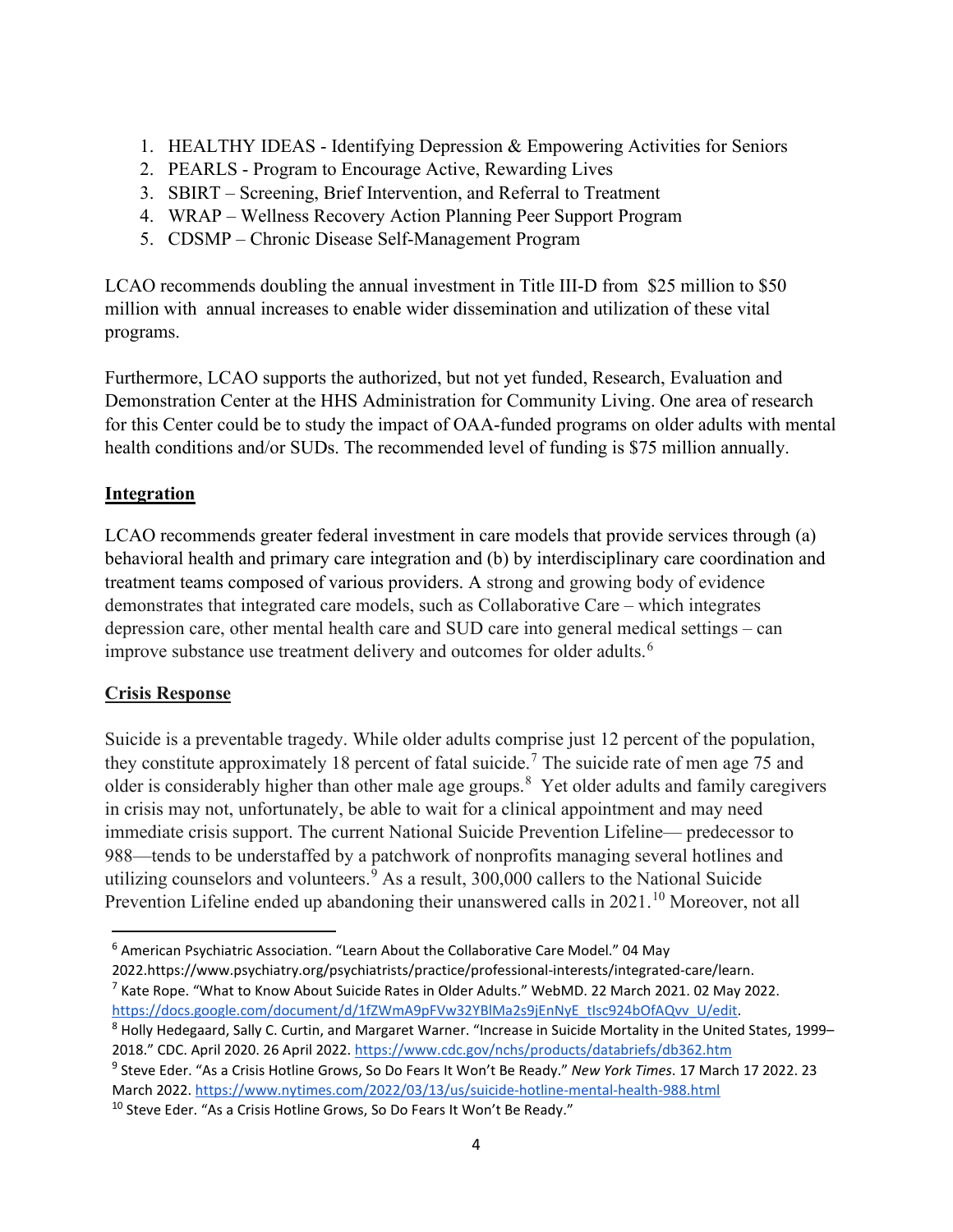crises can be resolved with a phone call or a text conversation. Mobile crisis teams can deescalate a situation or provide support, but few are available 24/7 and few can reach an individual in less than an hour or include a clinician able to administer medications.<sup>[11](#page-4-0)</sup>

Consequently, LCAO encourages Congress to meet the President's goal for providing the necessary resources for 988 and crisis response units. Meeting the nation's high tide of mental health needs requires training opportunities that impart not only mental health and substance use crisis response and subject-matter expertise to service providers, but also tech tool competence to allow for proper administration and electronic texting capabilities. Scaling up 988 and mobile response crisis units should involve supporting and training individuals who have lived experience to enter the crisis response workforce even if they do not have formal licensure.. These peers can provide essential support to people in crisis. Additional funding to support these resources would go a long way toward meeting the following 2020 Substance Abuse and Mental Health Services Administration (SAMHSA) regional crisis response principles, some of which are listed below:

- 1. Operate a call center every moment of every day (24/7/365);
- 2. Be staffed with clinicians overseeing clinical triage and other trained team members to respond to all calls received.
- 3. Coordinate connections to crisis mobile team services in the region; and
- 4. Connect individuals to facility-based care through warm hand-offs and coordination of transportation as needed.<sup>[12](#page-4-1)</sup>

As 988 launches in July, public education targeted to older adults will be key. A February 2022 Morning Consult/Trevor Project poll found that 69 percent of those surveyed had never heard of the 988 hotline.<sup>[13](#page-4-2)</sup> Making the public aware that the hotline can be used to discuss substance use concerns is especially needed, for example, given older adults' struggles with opioids, other drugs, and alcohol. We urge Congress to ensure that 988's advertising format and content is culturally and linguistically appropriate and geared toward older adults. We also recommend that Congress require SAMHSA to perform early and frequent evaluations of the program, which would enable adaptations and corrections and minimize harm.

# **Telemental Health**

<span id="page-4-0"></span><sup>&</sup>lt;sup>11</sup> Polina Krass, Evan Dalton, Molly Candon, and Stephanie Doupnik. "Implementing The 988 Hotline: A Critical Window to Decriminalize Mental Health." *Health Affairs Forefront*. *Health Affairs.* 25 February 2022. 14 March 2022. <https://www.healthaffairs.org/do/10.1377/forefront.20220223.476040>

<span id="page-4-1"></span><sup>&</sup>lt;sup>12</sup> Substance Abuse and Mental Health Services Administration. "National Guidelines for Behavioral Health Crisis Care: Best Practice Toolkit." 2020. 26 April 2022. [https://www.samhsa.gov/sites/default/files/national-guidelines](https://www.samhsa.gov/sites/default/files/national-guidelines-for-behavioral-health-crisis-care-02242020.pdf)[for-behavioral-health-crisis-care-02242020.pdf](https://www.samhsa.gov/sites/default/files/national-guidelines-for-behavioral-health-crisis-care-02242020.pdf)

<span id="page-4-2"></span><sup>&</sup>lt;sup>13</sup> Morning Consult and the Trevor Project. " U.S. Adults' Knowledge on Suicide Prevention and 988." April 2022. 22 April 2022[. https://www.thetrevorproject.org/wp-content/uploads/2022/04/988-poll-report.pdf](https://www.thetrevorproject.org/wp-content/uploads/2022/04/988-poll-report.pdf)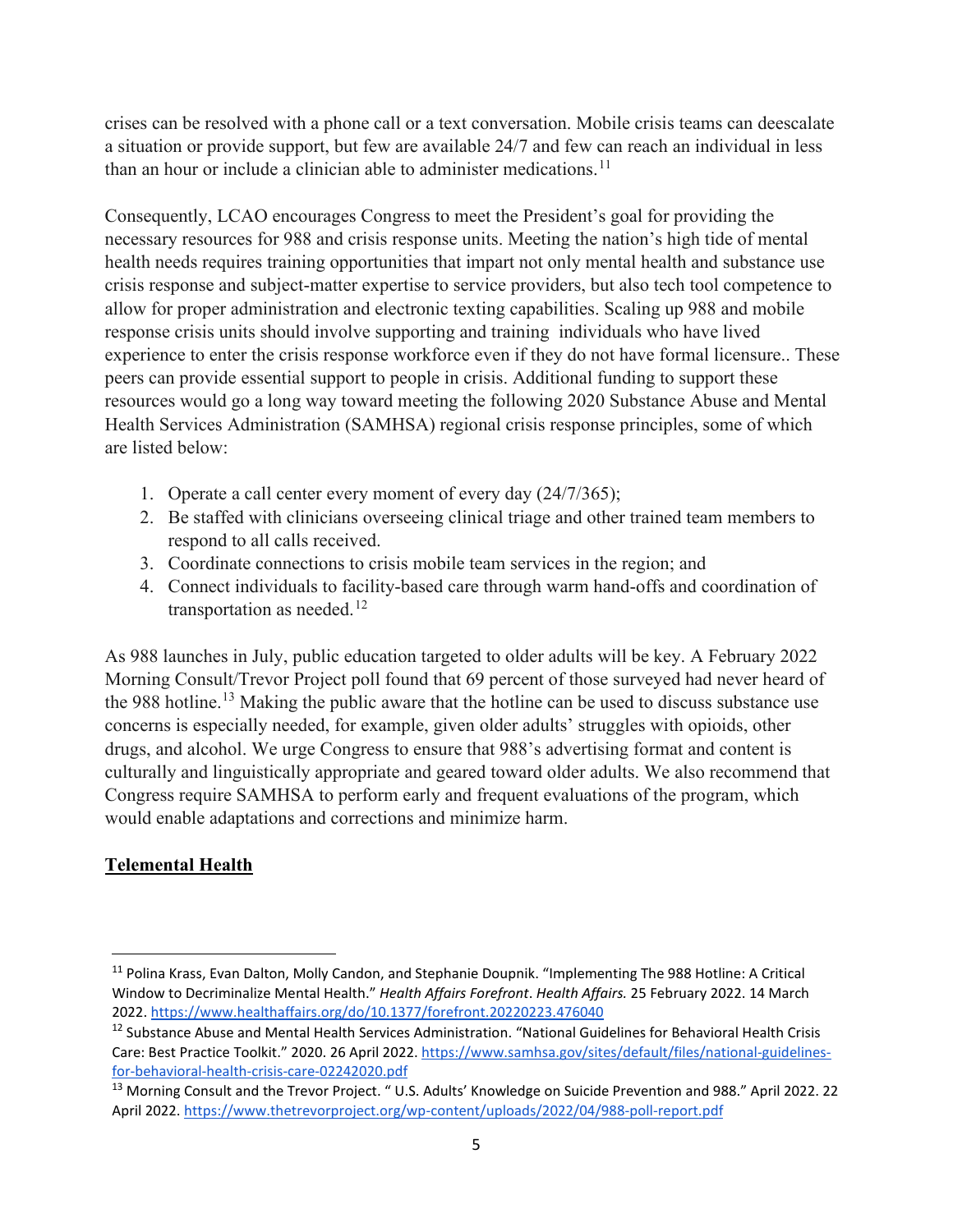LCAO expresses appreciation for Congress' use of the Consolidated Appropriations Act for Fiscal Year 2022 to further extend telehealth flexibilities for 151 days following the end of the COVID-19 Public Health Emergency (PHE). The bill, for instance, delays the in-person visit prerequisite for Medicare coverage of telemental health and puts off the in-person and geographic requirements for telehealth services generally. We urge Congress to remove these restrictions permanently.

We believe that all older adults should have access to telehealth for mental health and substance use services (as with other health care services) regardless of the modality, originating site of the service, or the location of a provider. We urge Congress to seek ways to verify the beneficiary– provider relationship to prevent fraud and ensure high-quality care in ways that do not impose additional barriers to care. We also urge Congress to bolster the physical and human infrastructure necessary to increase culturally responsive and equitable telehealth access. Among older adults who wish to use telehealth for mental health and substance use services and for whom it is clinically appropriate, many face access barriers such as (a) lack of smart devices, video-calling, or broadband; and (b) limited digital literacy or ability to use telehealth services. At the same time, we encourage policymakers to ensure that providers and plans cannot discriminate against any older adult or person with a disability who is unable or unwilling to receive services via telehealth.

Thank you for your consideration of our recommendations. LCAO looks forward to working with you to enact legislation providing the comprehensive mental health and substance use services that older Americans need.

Katie Suth Slow

Katie Smith Sloan, LCAO Chair

cc: Leader Schumer Speaker Pelosi Leader McConnell Leader McCarthy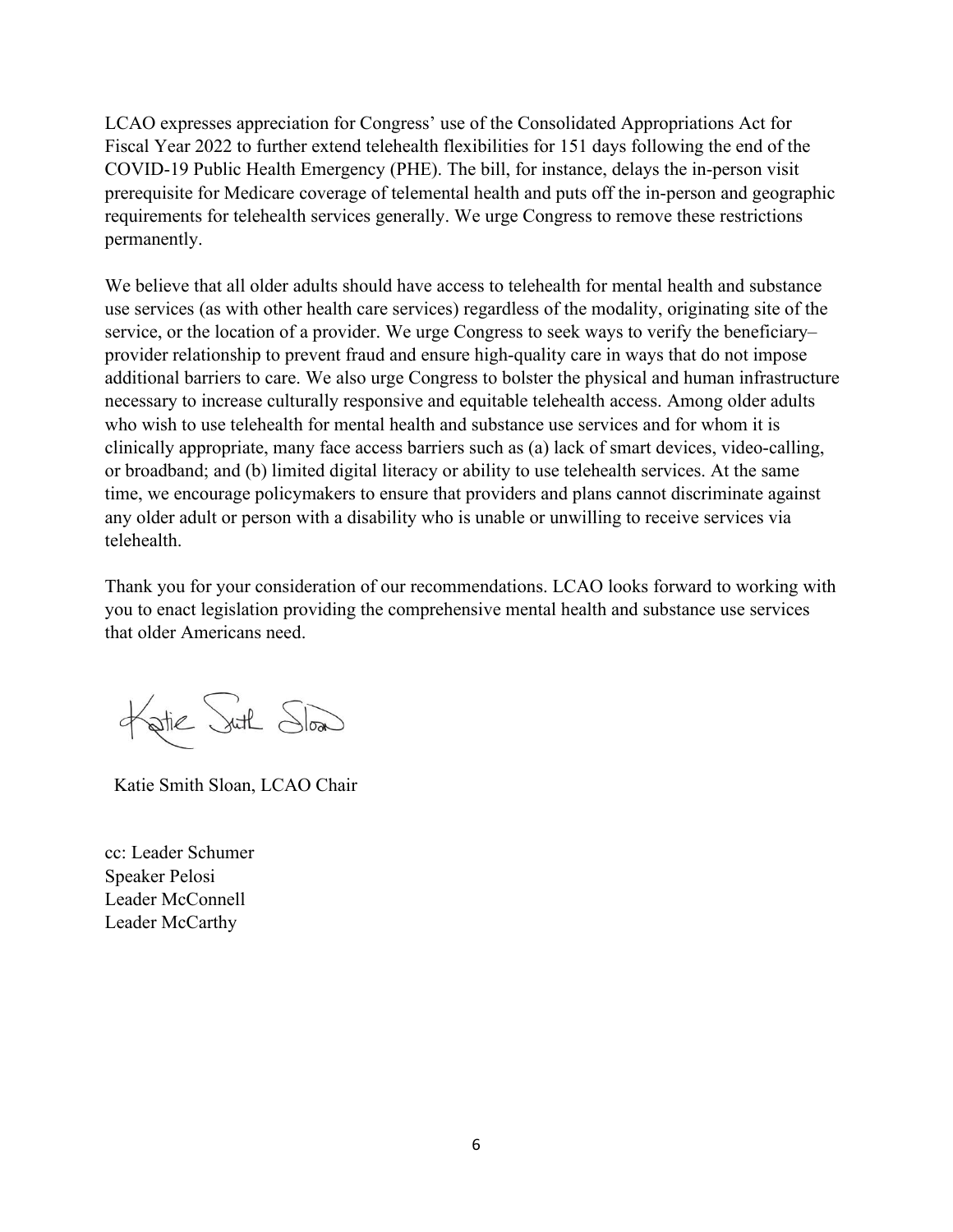## **Appendix A: Recommended Bipartisan Bills**

#### **Strengthening the Workforce**

Mental Health Access Improvement Act (S. 828/H.R. 432) - These bipartisan bills would include mental health counselors and marriage and family therapists in the Medicare program as approved providers who could bill to provide counseling and therapy to Medicare beneficiaries. This bill is a step forward but leaves out some important providers, including substance use counselors.

The Promoting Effective and Empowering Recovery Services (PEERS) in Medicare Act of 2021 (H.R. 2767/S. 2144) - These bipartisan bills would expand access to peer support services for mental health and substance use disorders (SUDs). The legislation would ensure that primary care physicians can bill peer support treatment to Medicare to make this service more accessible. This legislation could be a first step toward more extensive incorporation of BH peer support services in Medicare..

Improving Access to Mental Health Act of 2021 (S. 870/H.R. 2035) - This bipartisan legislation would enable Medicare beneficiaries to access Health and Behavior Assessment and Intervention (HBAI) services from clinical social workers under Medicare Part B; would enable beneficiaries who are receiving SNF services under Part A to receive concurrent mental health services from clinical social workers under Part B; and would increase Medicare reimbursement rates for clinical social workers from 75 percent of the physician fee schedule (the current rate) to 85 percent (the rate paid to other nonphysician providers).

The PSLF Payment Completion Fairness Act (H.R. 7465) - This bipartisan legislation would simplify Public Service Loan Forgiveness for public service professionals, improve applicant success rate, and incentivize more Americans to become public servants by removing the provision requiring individuals to be currently employed in public service at the time of forgiveness.

The Mental Health Professionals Workforce Shortage Loan Repayment Act of 2021 (H.R. 3150/S. 1578) - This bipartisan legislation would forgive the loans of behavioral health care professionals working in areas where there are shortages of such professions as social workers who specialize in mental health conditions and SUDs and psychiatrists.

## **Integration**

The Collaborate in an Orderly and Cohesive Manner Act (H.R. 5218) - This bipartisan bill would expand and improve access to evidence-based mental health and substance misuse care by supporting and investing in the implementation of integrated care in primary care practices.

## **Crisis Response**